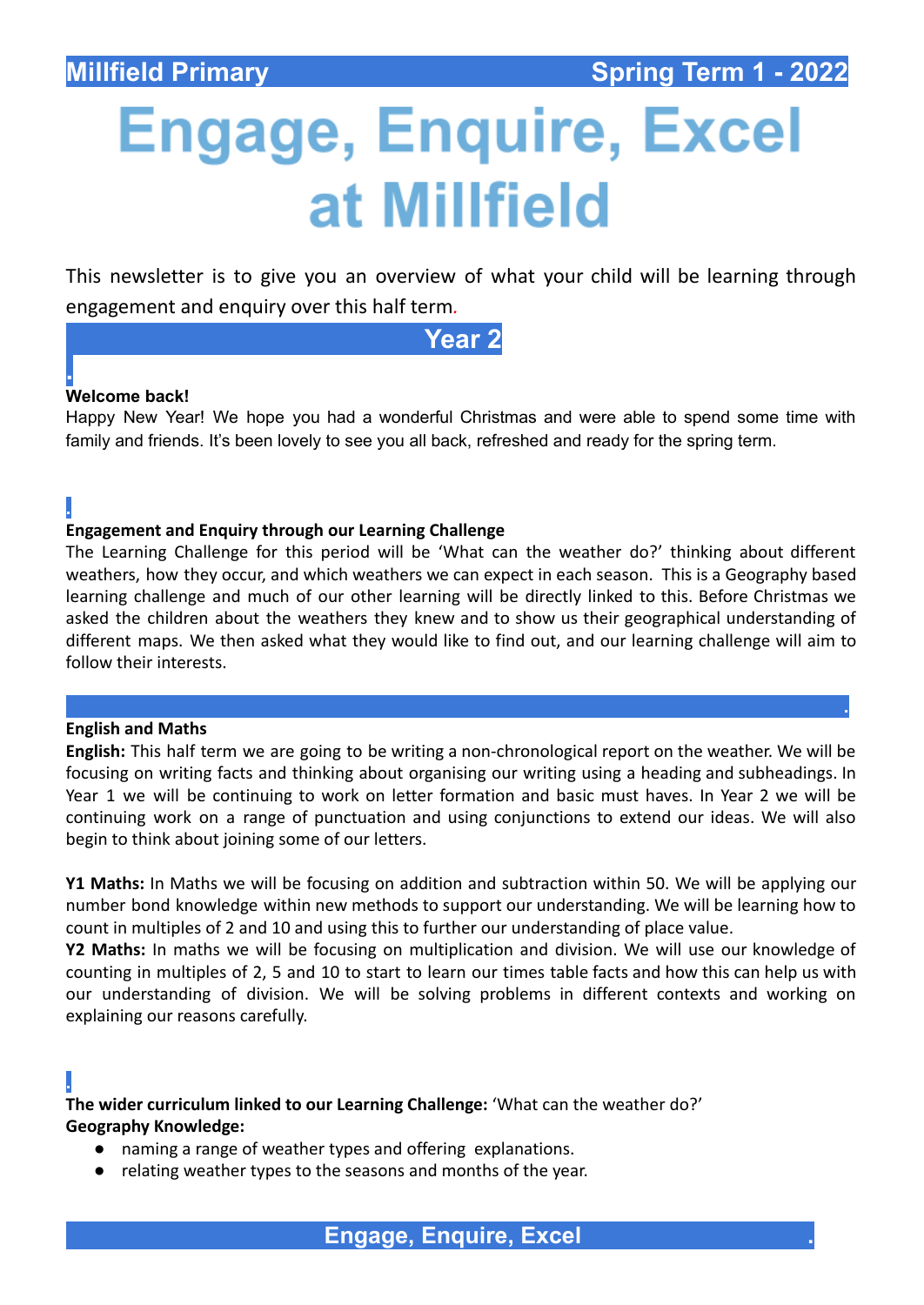- Beginning to understand weather recording instruments and make own weather recordings independently
- making a range of observations about the weather, giving some reasoned explanation
- Knowing how weather can affect people's lives, giving examples both positive and negative

# **Geography Skills:**

- **●** Children encouraged to ask simple geographical questions; Where is it? What is it like?
- **●** Use non fiction books, stories, maps, pictures and the internet as sources of information
- **●** Investigate their surroundings
- **●** Make appropriate observations about why things happen
- **●** Begin to spatially match places e.g. recognise the UK on a large and small scale map

# **.**

# **Other subjects within the wider curriculum**

**Music:** We will continue to listen to different styles of music (Year 1: Pop, Waltz, Reggae, Funk, Lullaby, Swing and Year 2: Pop, Ragtime, African, Rock'n'Roll, Gospel, Swing, Orchestral, Band). We will continue to explore the inter-related dimensions of music with a focus on Dynamics, Tempo and Timbre. We will be singing songs including 'I Hear Thunder', 'Rain Rain Go Away' and 'The Sun Has Got His Hat On' in unison and in simple parts. We will be playing and performing on instruments including glockenspiels (tuned) and untuned (drums) as well as a range of other percussion instruments. We will be composing our own music and recording our work using graphic and stick notation.

**PE:** All KS1 classes will have PE on a Thursday taught by a specialist PE coach.

2A, 1N and 1R will also have PE on Fridays. 2S will also have PE on Tuesdays.

**Art:** We will be focusing on different artists and replicating their work on a chrome book.

**PSHE and Circle time:** Our PSHE focus will be 'Diversities and Communities'. For this we will think about our rights and responsibilities

# **.**

# **Useful Information**

**Home Learning:** Home learning (spellings and maths) will be sent home on a Friday and is due in the following Friday.

**Reading:** Children will be bringing home a reading book either based on a colour or on a ZPD (reading range). Reading records will be sent home on a Friday and are expected back the following Friday. It is beneficial for children to re-read a story to ensure they have fully understood it before changing their book.

**PE:** Please ensure you have your indoor and outdoor PE kit in school all week. If your child cannot remove their earrings independently, please remove them before coming to school. Children are not able to do PE with earrings in.

# **.**

# **Useful websites- for both children and parents**

<https://www.phonicsplay.co.uk/> - Phonics games

<https://www.topmarks.co.uk/maths-games/hit-the-button> - Maths Facts Game

<https://www.booksfortopics.com/ks1> - KS1 book suggestions

Geography:

<https://www.google.com/maps> - Google Maps

<https://www.bbc.co.uk/bitesize/topics/zvsd8xs/articles/z6vyf4j> - BBC Bitesize game <https://www.theschoolrun.com/homework-help/weather> - Weather information and facts.